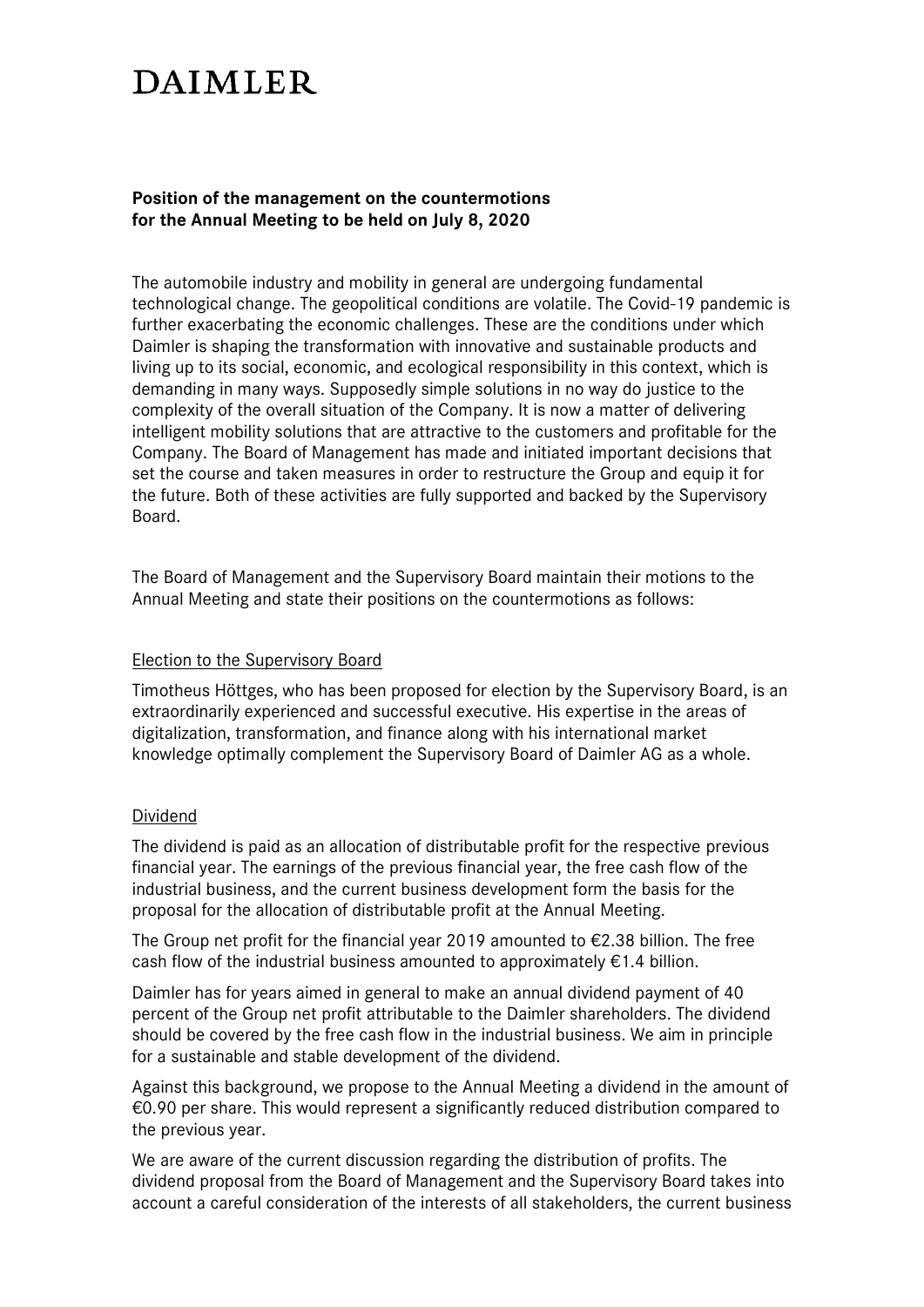situation — in particular in view of the present COVID-19 situation — the liquidity of the Company, and the business outlook.

We will continue to maintain advance expenditure that serves to ensure our company's ability to meet future challenges. This includes in particular our clear commitment to  $CO<sub>2</sub>$ -neutral mobility and the implementation of electric driving as a top priority.

#### Model policy and  $CO<sub>2</sub>$  emissions

Our current product range is the most successful portfolio in the history of our company. With our attractive models, Mercedes-Benz has been the strongest-selling premium brand in the world since the year 2016.

At the same time, the requirements of the customers and the markets are continually changing. That's why we continually review our products and our portfolio and adapt them to the changing requirements as necessary.

Our target is and remains emission-free mobility: our complete new passenger car fleet should be CO<sub>2</sub>-neutral by the year 2039. We are using all possible ways to reduce emissions rapidly and sustainably. We are developing new and ever more efficient drive technologies. We have established an important milestone on our journey to emissionfree mobility. We aim to achieve more than 50% of our passenger car sales with plug-in hybrid or all-electric vehicles as early as the year 2030.

The existing  $CO<sub>2</sub>$  emissions targets are undoubtedly ambitious. That's why it is even more important to bring our strongly growing range of attractive and highly efficient products — with the focus on electrification — to the market in order to best achieve these targets. By the end of 2020, a total of five all-electric models and more than 20 model variants of the plug-in hybrids will be part of Mercedes-Benz Cars' product portfolio.

The plug-in hybrid portfolio extends from model variants of the A-Class to the S-Class and from the GLA to the GLE with electric ranges of up to 100 kilometers. The EQ Power Models with plug-in hybrid drive combine the best of two worlds — the dynamism and efficiency of an electric motor with the range of a combustion engine. They can drive under purely electric power in urban traffic, be charged at home and at public charging stations, and offer the accustomed comfort of short refueling times on long journeys.

Our aim is to be CO2-compliant in the European Union in the years 2020 and 2021.

In real-life driving operation, deviations from the certified standard values can occur. The deviations between laboratory and road emissions result primarily from changed conditions relative to the legally specified standard state in the laboratory. For example, when the vehicle is operated under different vehicle loads (e.g. higher speed, stronger acceleration), additional auxiliary consumers are switched on or other temperature conditions are prevalent.

For plug-in hybrid vehicles (PHEVs) too, the quoted consumptions are fundamentally based on the respectively valid certification regulations and are to be provided in the interests of transparency and comparability for customers.

In the case of PHEVs the individual fuel consumption is primarily dependent on charging and driving behavior. For example, with daily charging a driver of the current A-Class PHEV can already cover a commute of 50 kilometers exclusively electrically and thus drive without any local emissions.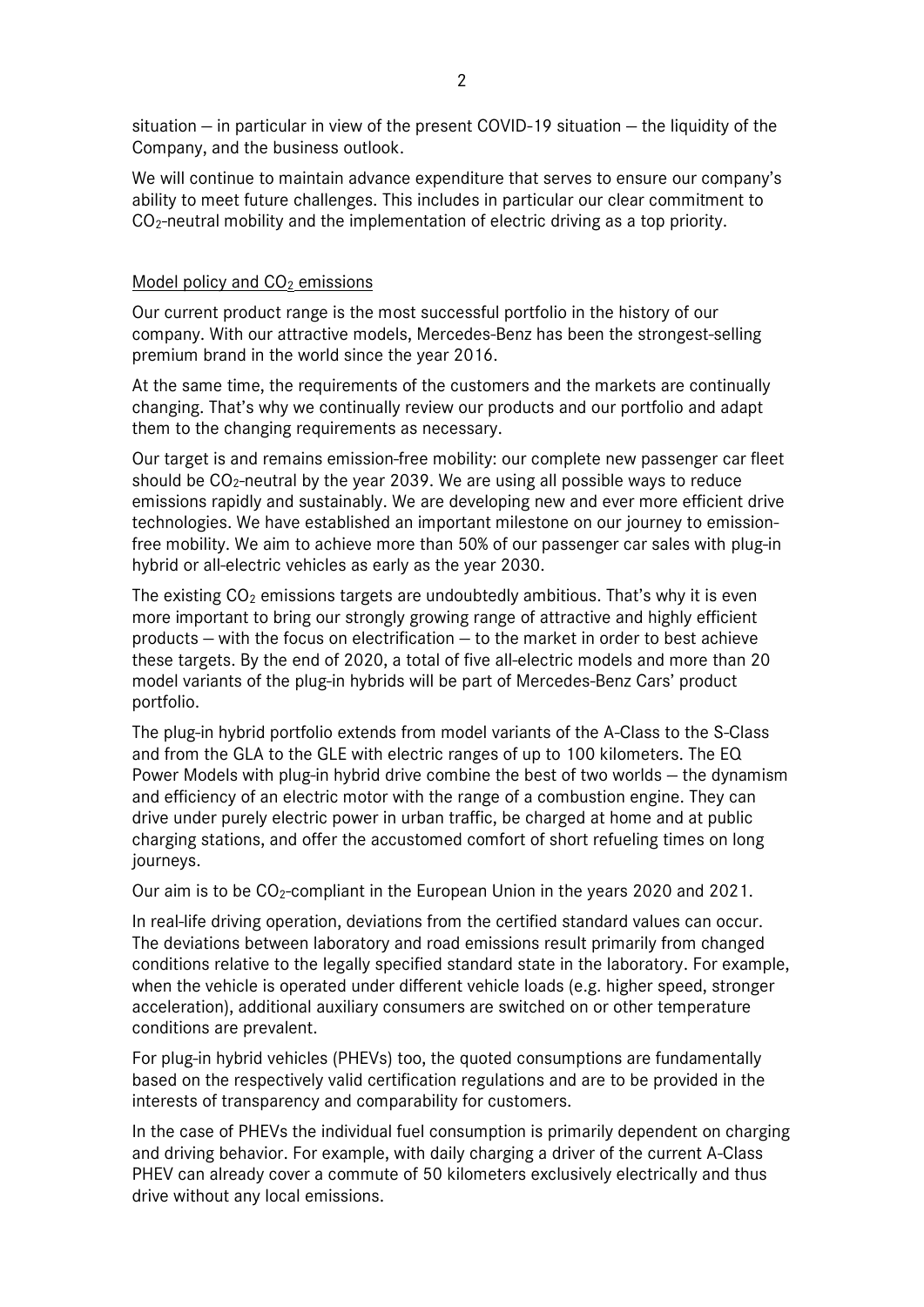It is, however, clear to us that customers, e.g. in cities, do not always have access to charging infrastructure and cannot charge their PHEV every day. This then leads to the need to use the built-in combustion engine more often and a corresponding increase in the consumption.

In order to support our PHEV customers in the best way possible, we are focusing on a number of measures. Firstly, we are working on the constant expansion of our charging products such as wallboxes and access to public charging stations. Secondly, we are extending the purely electric range of our vehicles in order to make frequent all-electric operation possible. Thirdly, we are working on digital products that enable the PHEV customers to transparently compare their consumption with other drivers and to improve individually.

## Media costs

We observe the latest market developments from the viewpoint of Daimler AG and continually subject them to critical examination.

We commission an independent and renowned media auditor to carry out media audits in the international markets. In addition to the media auditing, a regular finance and compliance audit is also carried out.

The application by a shareholder to the Stuttgart District Court for the provision of allegedly unlawfully withheld or inaccurate information concerning media compliance audits and the associated cost management in the Annual Meeting 2019 was rejected in January 2020.

## Formula 1 commitment

As part of our "Ambition 2039" strategy we are more closely aligning our motor sport activities with sustainability. Consequently we will reduce the  $CO<sub>2</sub>$  emissions of our Formula 1 activities in 2020 by means of a combination of  $CO<sub>2</sub>$  emissions reduction and CO<sup>2</sup> compensation according to the "Gold Standard" to "net zero."

Formula 1 is not only part of our tradition. It also speeds us on our way to the future. For more than 100 years, motor sport has been an important testing ground for Mercedes-Benz and has been responsible for some of the most important technological breakthroughs in the brand's history.

Our hybrid and electric technologies, for example, have gained valuable momentum from the hybrid power unit successfully used in Formula 1. This consists of a 1.6-liter V6 turbocharged engine with energy recuperation of both heat and kinetic energy. The chassis and the power unit already bear the designation EQ Performance, which will also be borne by the future Performance Hybrids from Mercedes-AMG.

Further examples of the technology transfer include lightweight engineering, simulation, aerodynamics, electric motors, battery technology, and the use of carbon-fiber composite materials.

Mercedes-Benz Grand Prix Ltd. — the Company that operates our Formula 1 team — is pursuing the goal of halving  $CO<sub>2</sub>$  emissions relative to 2018 to around 10,000 tons by 2022.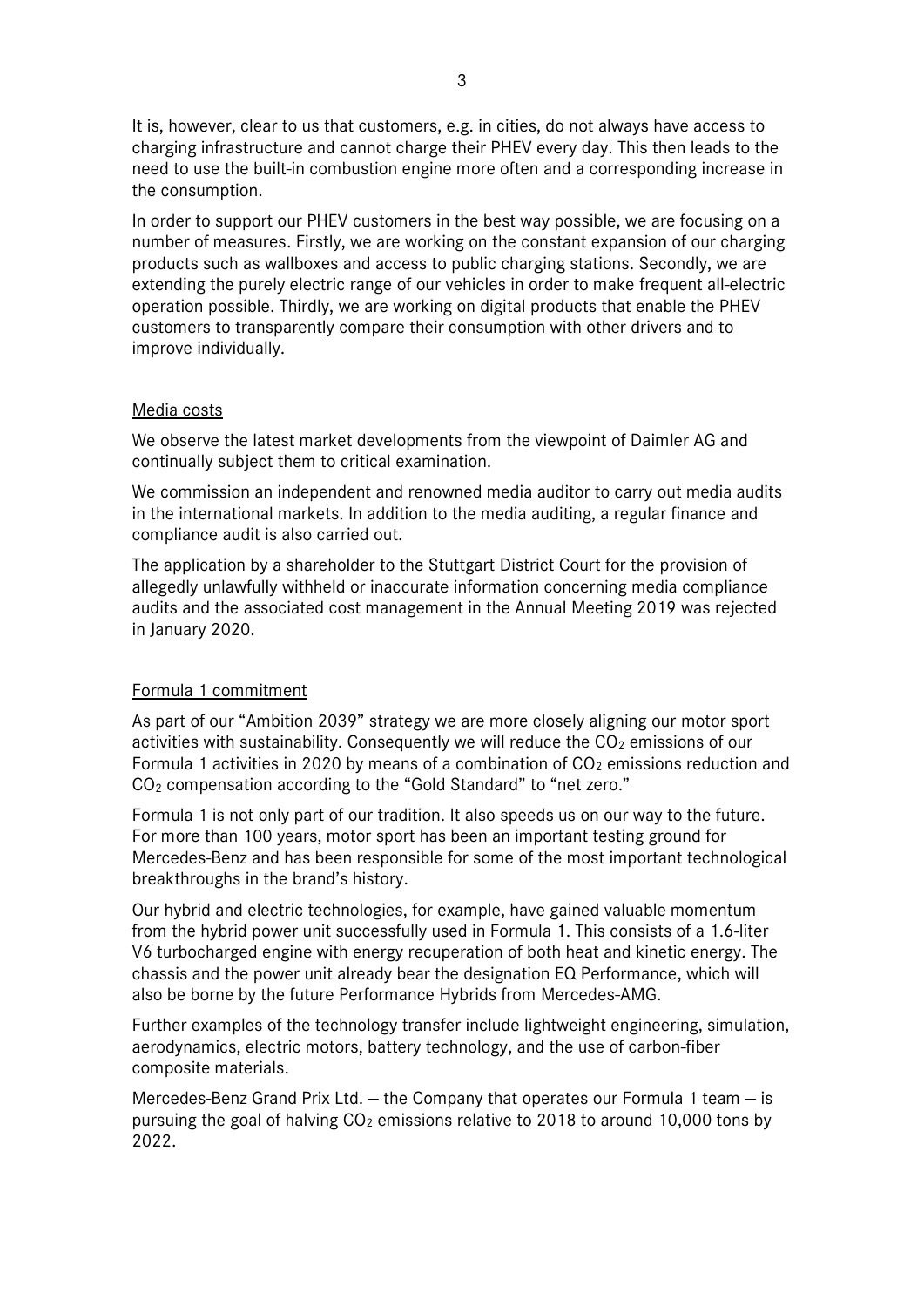Formula 1 is also one of the largest marketing platforms worldwide. We use it successfully to demonstrate the competitiveness and the future technologies of Mercedes-Benz to hundreds of millions of people.

## Sale of the Tesla shares

The decision to sell was taken in the year 2014 under careful consideration in the light of the then prevailing conditions. In view of the development of Tesla up to that point in time and in the prevailing capital market environment, the sale of our Tesla shares was financially attractive for us at the time. In addition, a pure holding of financial assets is not a strategic goal of Daimler AG. The proceeds from the sale of the Tesla holding were utilized to strengthen our core business. Therefore the decision to sell was consistent and correct at that point in time.

## Project Future

We successfully launched our new corporate structure with the deconsolidation of the business divisions Mercedes-Benz Cars & Vans and Daimler Trucks & Buses with effect from November 1, 2019. The objectives of Project Future were to sharpen the market and customer focus, further strengthen our business activities, acquire innovation partners, and increase our appeal on the capital market. The resulting legally independent business units with their own decision-making bodies and greater entrepreneurial freedom have contributed to the strengthening of our business activities. Furthermore, we have consistently supported this process by disentangling cross-divisional structures in Germany and abroad and sharpened the focus on customers and markets. We are convinced that the new corporate structure will make it easier for us to cooperate with external partners and open up new potential for growth and profits in the interests of existing and future investors.

The shareholders of Daimler AG shared our assessment of the importance of Project Future, as they approved the project with a large majority of 99.75 of the votes cast at the Annual Meeting on May 22, 2019.

Independently of the success of Project Future, we will of course continue to keep the corporate organizational structure and the responsibilities of management for individual tasks permanently under review. Resulting changes in the tasks or the composition of management are to be seen in this light.

## Remuneration of the Board of Management

The remuneration of the members of the Board of Management for the financial year 2019 corresponds to the remuneration system approved by the ordinary Annual Meeting 2019. This specifies both performance-related and non-performance-related components of remuneration. The development of profitability in financial year 2019 has had direct and demonstrable effects on the performance-related remuneration components.

The Board of Management remuneration system presented for approval under Agenda Item 6 of the Annual Meeting on July 8, 2020 provides for the implementation of the second shareholders' rights directive (ARUG II) and takes into account the recommendations of the new German Corporate Governance Code. The changes with respect to the previous remuneration system for the members of the Board of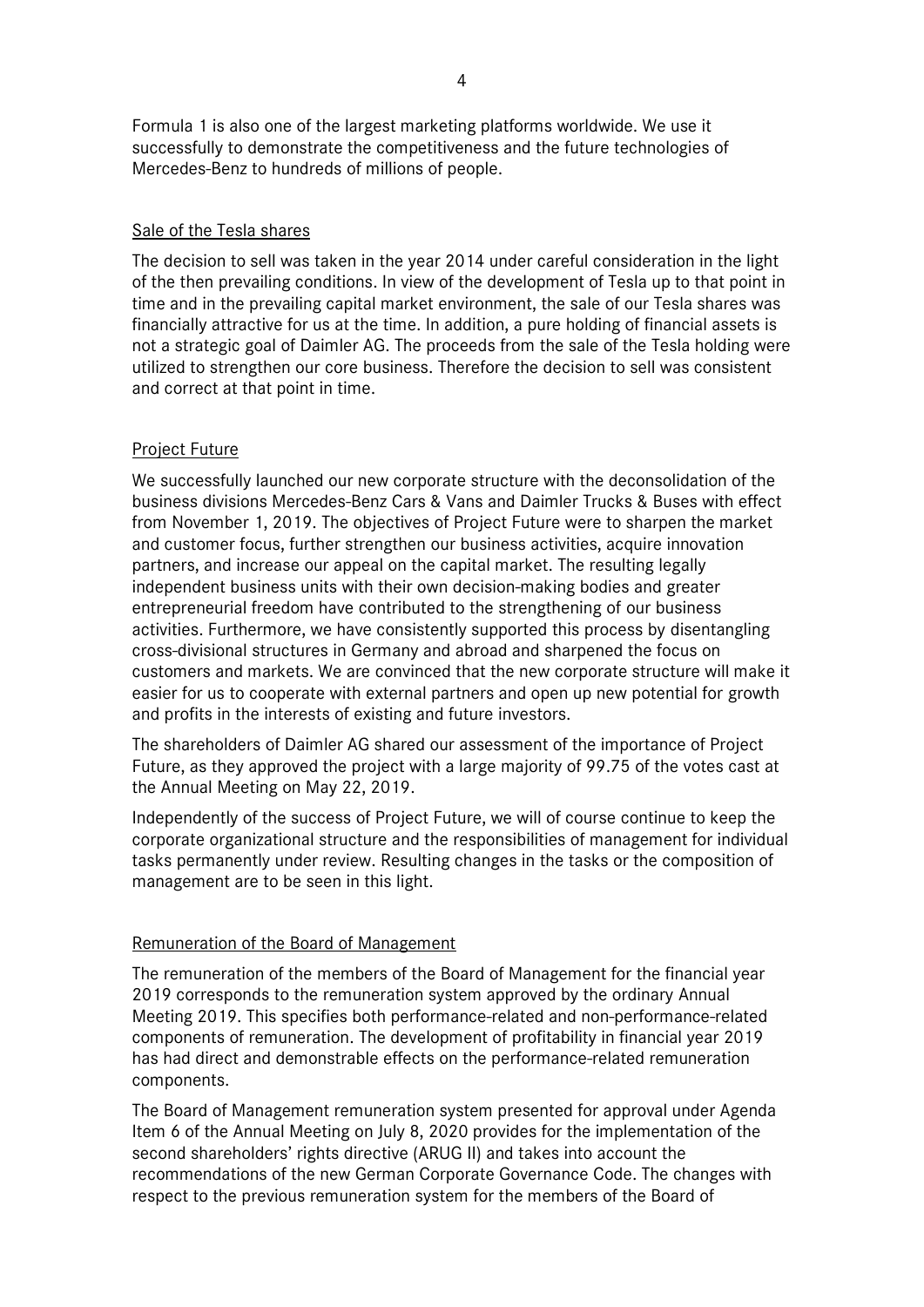Management mainly affect the annual bonus. The achievement of the financial target is now determined on the basis of the previously sole relevant parameter of the Daimler Group's operating result (EBIT) and the free cash flow of the industrial business, with equal weight given to both components. We thus take account of the special importance of this second component for the financial strength of the Daimler Group, in particular in the Company's transformation phase. The maximum target achievement is also reduced.

# Supervisory and advisory activities of the Supervisory Board, chairmanship of the Annual Meeting

The Supervisory Board of Daimler AG fully performed its tasks as defined by the law, the Company's Articles of Incorporation, and its own rules of procedure once again in the financial year 2019. The Supervisory Board continually advised and supervised the Board of Management in the management of the Company and provided support regarding strategically important issues relating to the Group's further development.

In a regular Annual Meeting of Daimler AG with the shareholders and their proxies physically present, the Meeting Chairman is by virtue of his authority, as defined in the rules of procedure, entitled to appropriately limit the shareholders' question and speaking rights in terms of time. In particular, he is entitled to determine an appropriate period of time for the conduct of the entire Annual Meeting and to set time limits on the shareholders' statements and questions in order to be able to conclude the Annual Meeting within an appropriate period of time and to guarantee the equal treatment of the shareholders and the shareholders' representatives. It was necessary to make use of this option due to the large number of requests to speak at the Annual Meetings in the previous years. This practice is also widespread in other large Annual Meetings. This does not entail an infringement of the shareholders' right to information.

## Exhaust emissions from diesel vehicles

Since 2018 the Federal Motor Transport Authority (KBA) has ordered various recalls in connection with diesel exhaust gas emissions. The Company implements all orders of the KBA. However, the Board of Management considers the orders of the KBA regarding diesel exhaust gas emissions legally incorrect and is also supported in this view by the opinions of external legal advisors.

For this reason, and in order to also achieve clarity for the future regarding the interpretation of relevant legal standards in a complex technical area, the Company has filed an objection to the notifications and will if necessary pursue clarification of contentious issues through the courts. Independently of the legal clarification of this matter, the Company will continue to cooperate fully with the authorities and create transparency.

Overall, Daimler is developing software updates for the fleet of Euro 6b and Euro 5 diesel vehicles in Europe. These updates improve the nitrogen oxide emissions of the vehicles on average under normal operating conditions. In this way, the Company is greatly helping to further improve air quality. The software updates are also the result of agreements between various manufacturers and the German federal government that were concluded in the course of the National Forum Diesel in August 2017. Daimler has in addition been carrying out obligatory recalls — during which software updates are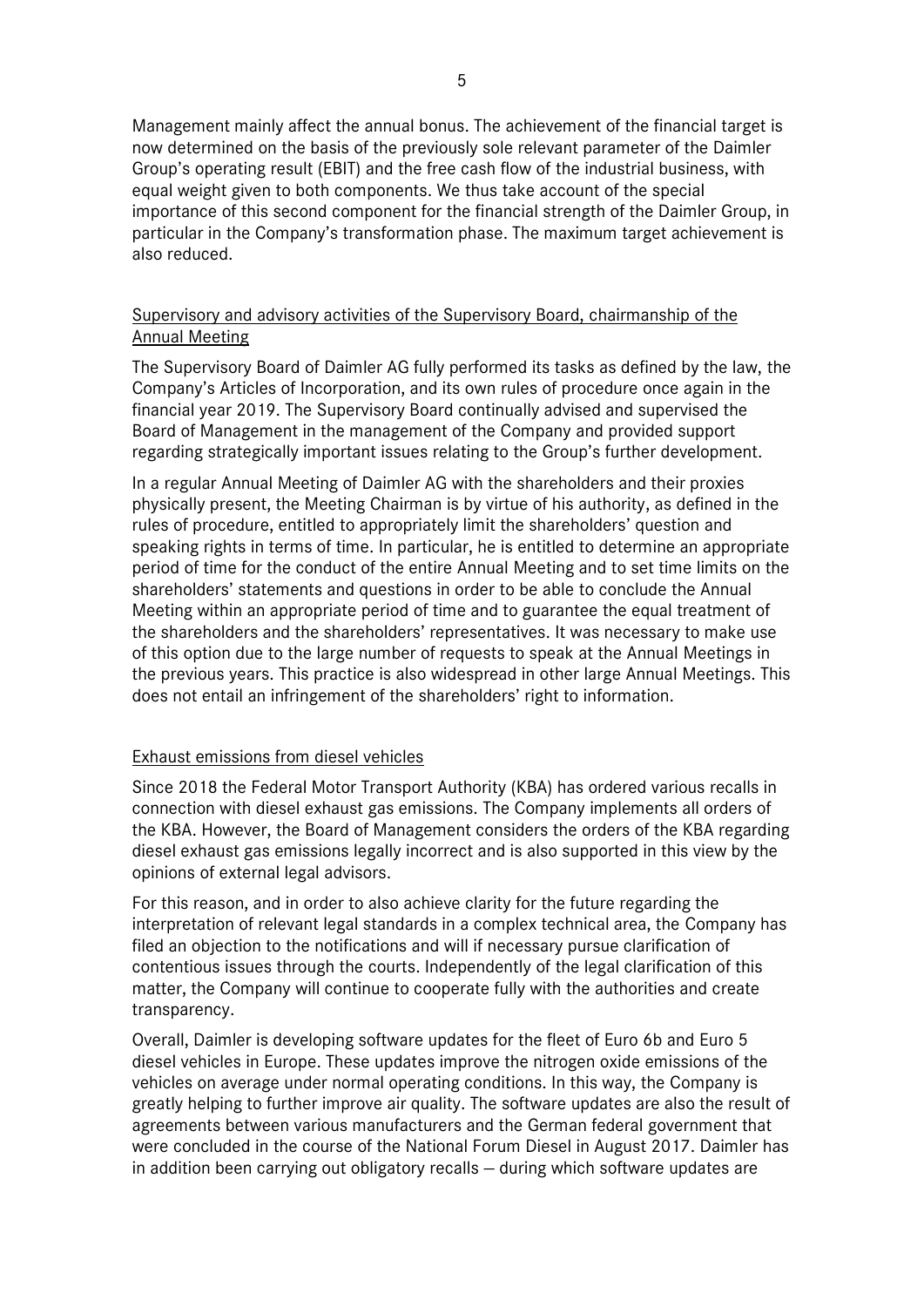also applied — at the order of Germany's Federal Motor Transport Authority (KBA) since 2018.

As is known, the Stuttgart district attorney's office issued a fine notice for negligent violation of supervisory duties in the area of vehicle certification in connection with deviations from the regulatory requirements for specific Mercedes-Benz vehicles in September 2019.

According to this notice, the negligent violation of supervisory duties occurred at the department-head level.

It was in the best interests of the Company to promptly and fully conclude the fine proceedings of the Stuttgart district attorney's office and thus to restore legal concord.

As presented in the Annual Report 2019, a multitude of lawsuits by customers alleging claims under warranty and/or tort laws in connection with diesel exhaust gas emissions are pending.

Customer satisfaction is very important to us, and we therefore take legal actions seriously. However, we also defend ourselves when unfounded claims are asserted against us.

A total of several thousand decisions by district courts and higher regional courts in Germany in connection with diesel vehicles have almost exclusively been in our favor. The courts have ruled in favor of the Company in more than 95 percent of cases.

The Supervisory Board has thoroughly investigated the diesel complex. The Supervisory Board has regularly received reports on the results of the Company's internal investigations, the measures deemed necessary and taken by the Company, and the progress of the proceedings by the Board of Management, the responsible heads of the relevant Company functions, and advisors of the Board of Management.

The Board of Management has initiated a comprehensive investigation of these matters. The reappraisal is not yet concluded, due to the extremely complex nature of the matters and the fact that official proceedings are ongoing.

The Supervisory Board is monitoring the reappraisal of these events and has instructed a law firm which is closely following and analyzing the proceedings and will carry out its own investigations, if necessary, to provide advice.

The Supervisory Board is convinced that the measures taken by the Board of Management to clarify the facts of the case are purposeful and appropriate.

In accordance with its monitoring obligation under stock corporation law, the Supervisory Board continually reviews whether members of the Board of Management have fulfilled and are fulfilling their obligations. In this connection we refer to the Report of the Supervisory Board in our Annual Report 2019.

Against the backdrop of the complexity of the emissions and antitrust-related proceedings and with regard to the efficient organization of the Supervisory Board's work, the Supervisory Board resolved in 2019 to establish a Supervisory Board Committee for Legal Affairs until further notice.

This committee coordinates the exercise of the rights and duties of the Supervisory Board with regard to the aforementioned legal issues, prepares the resolutions of the Supervisory Board, and makes appropriate recommendations for resolutions.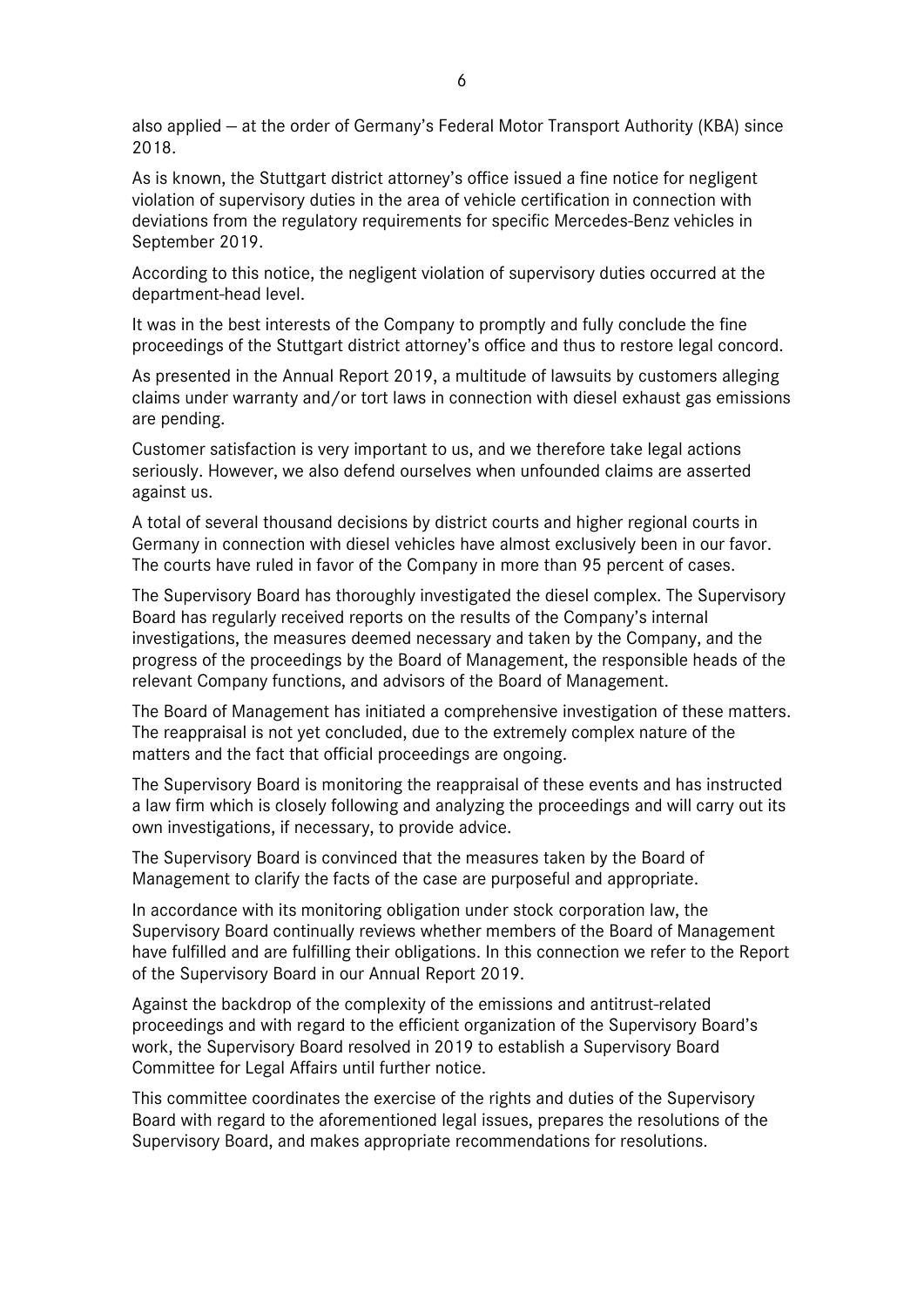## Tasks of the Supervisory Board in connection with antitrust matters

In line with its responsibilities, the Supervisory Board dealt in detail with the issues regarding the possible responsibility of members of the Board of Management and obtained expert advice from independent external legal experts. Furthermore, in view of the complex proceedings related to emissions regulations and antitrust law, and in order to ensure the efficient organization of Supervisory Board activities, a Legal Affairs Committee has been established that will continue to operate until further notice. The committee coordinates the exercise and performance of the rights and obligations of the Supervisory Board with regard to the aforementioned legal affairs, prepares the resolutions of the Supervisory Board, and makes appropriate recommendations for resolutions.

The Supervisory Board has again obtained an expert opinion from an independent legal expert, Prof. Dr. Mathias Habersack, who is a specialist in German stock corporation law. Prof. Dr. Habersack has updated his previous expert opinion, taking into account the developments that have occurred since the Annual Meeting 2019. A summary of the updated statement by Prof. Dr. Habersack that includes the results of his opinion is appended below. The expert investigation confirms that the Supervisory Board is fully complying with its obligations under stock corporation law.

Stuttgart, June 2020

Daimler AG

Attachment: Statement by Prof. Dr. Mathias Habersack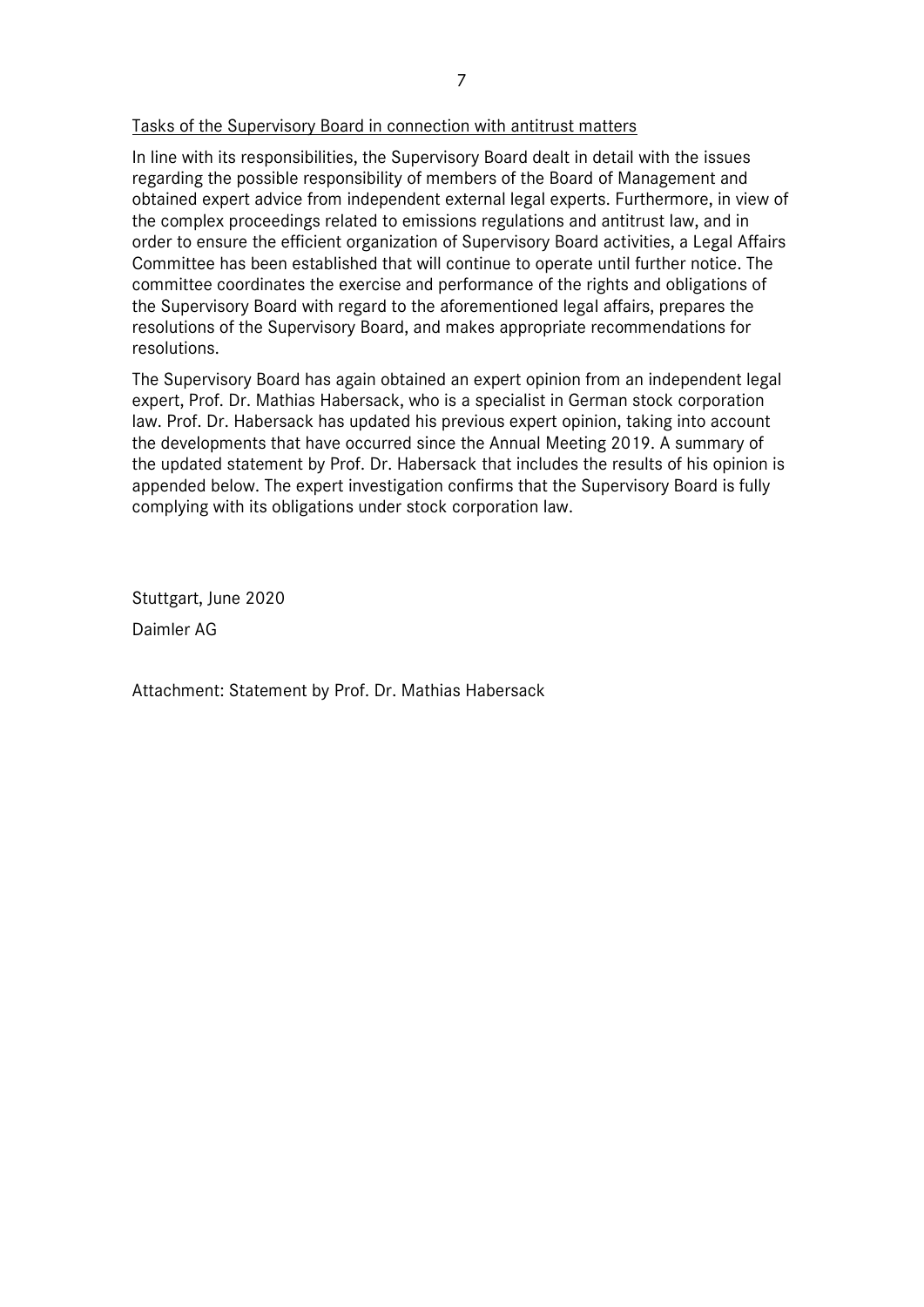#### PROF. DR. MATHIAS HABERSACK

#### **Statement**

on the duties of the Supervisory Board in connection with cartel matters,

prepared for the Supervisory Board of Daimler AG

The undersigned holds the Chair of Civil Law and Corporate Law at Ludwig-Maximilian University in Munich. On behalf of the Supervisory Board of Daimler AG, he has prepared legal opinions in 2017, 2018, 2019 and 2020 on the obligations of the Supervisory Board of Daimler AG in connection with the proceedings of the European Commission AT.39824 – Trucks ("Truck Cartel") and other possible violations of antitrust law. The results of these legal opinions can be summarized as follows:

1. a) The Supervisory Board of Daimler AG (hereinafter also referred to as "the Company") has examined, with the involvement of legal counsel and the undersigned, whether in connection with the European Commission's antitrust proceedings AT.39824 – Trucks, the Company is entitled to claims for damages against current or former members of the Board of Management; it has thus fully complied with its monitoring duties in this respect to date.

b) The Supervisory Board of Daimler AG has also complied in full with its duty to decide, in the interests of the Company and on the basis of information obtained from clarification of the facts, on the assertion of any claims for damages by the Company against current or former members of the Board of Management. The Company currently focuses on proceedings in connection with the truck cartel and other matters relating to possible antitrust-law violations (see below under 2.). Particularly in view of the fact that in the context of the possible pursuit of claims, relevant legal issues are still awaiting clarification by the Supreme Court's ruling, it is in accordance with the duty of discretion that the Supervisory Board attaches considerable importance to these proceedings within the framework of its considerations. However, the Supervisory Board continues to be aware of the risk of limitation of any claims for liability of executive bodies and has taken appropriate measures in this regard.

c) Finally, the Supervisory Board is also acting in accordance with its duties when it does not disclose further details of the considerations upon which its decision not to assert claims for damages at present is based, insofar as they could have a negative impact on the interests of the Company.